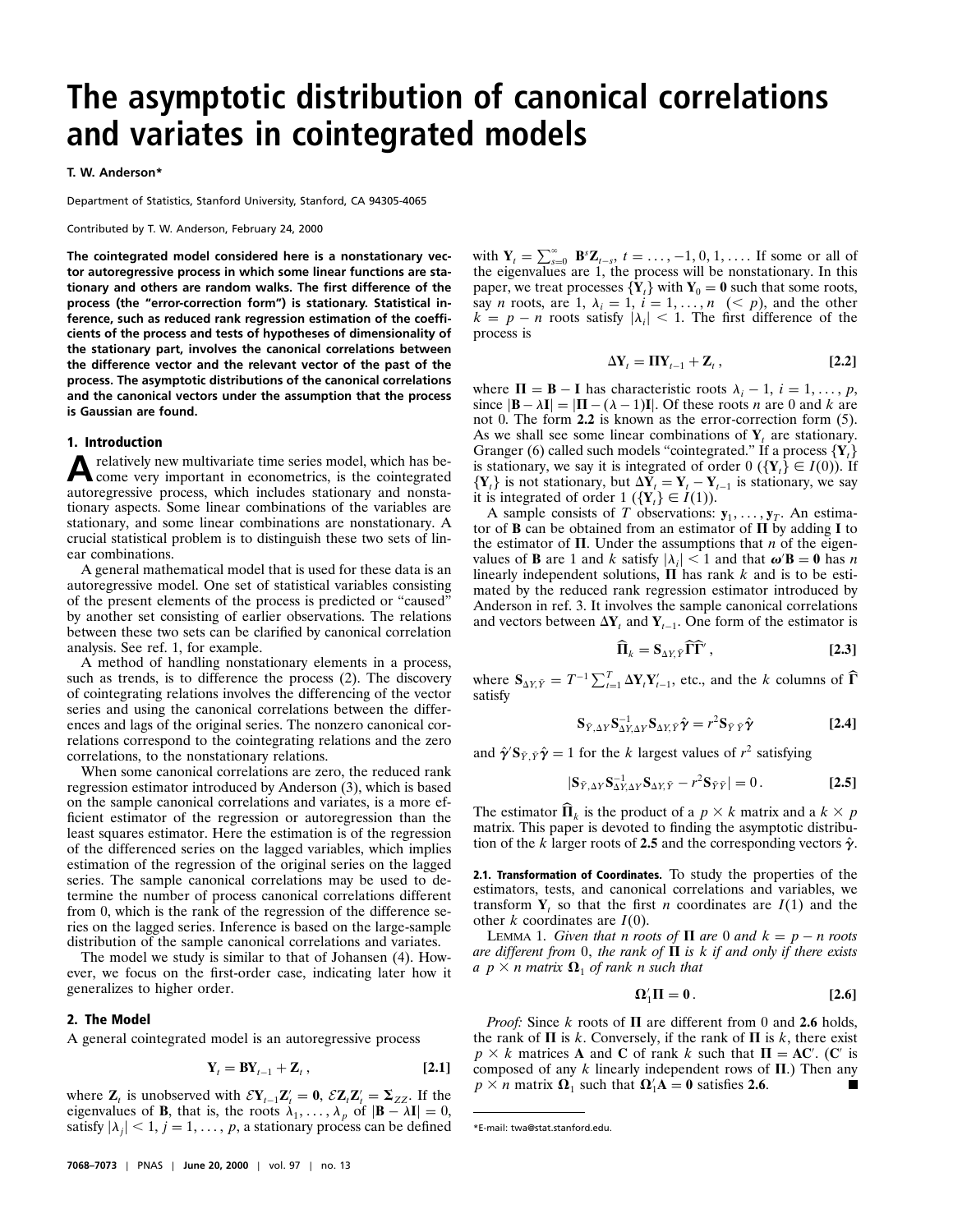In the rest of this paper, it is assumed that a matrix  $\Omega_1$  of rank *n* satisfying 2.6 exists. Define  $\Omega_2 = C$  and  $\Omega = (\Omega_1, \Omega_2)$ . Further define  $\tilde{\mathbf{Y}}_2 = \mathbf{C}'\mathbf{A}$  (of rank k). Then

$$
\Omega_2'\Pi=\Upsilon_2\Omega_2' \,. \tag{2.7}
$$

The columns of  $\Omega_1$  are left-sided characteristic vectors of  $\Pi$  and  $\bf{B}$  associated with the roots of 0 and 1, respectively. Define

$$
\mathbf{\Omega}'\mathbf{Y}_t = \mathbf{X}_t = \begin{bmatrix} \mathbf{X}_{1t} \\ \mathbf{X}_{2t} \end{bmatrix}, \quad \mathbf{\Omega}'\mathbf{Z}_t = \mathbf{W}_t = \begin{bmatrix} \mathbf{W}_{1t} \\ \mathbf{W}_{2t} \end{bmatrix}, \qquad [2.8]
$$

$$
\Psi = \Omega' B(\Omega')^{-1} = \begin{bmatrix} I & 0 \\ 0 & \Psi_2 \end{bmatrix}.
$$
 [2.9]

Then  $X_{1t} = \sum_{s=0}^{t-1} W_{1,t-s}$  is a random walk, and  $X_{2t} = \sum_{s=0}^{t-1} \Psi_2^s$ .  $\mathbf{W}_{2,t-s}$  converges to the stationary process  $\sum_{s=0}^{\infty} \Psi_2^s \overline{\mathbf{W}}_{2,t-s}$ . We say that  $X_{2t} = \Omega_2' Y_t$  are the cointegrating relations (6). The characteristic roots of  $\Psi_2$  are  $\lambda_i$  for  $|\lambda_i| < 1$  because the transformation 2.9 leaves the roots invariant.

Then, let  $Y_2 = \Psi_2 - I$  and  $Y = diag(0, Y_2)$ . The model in terms of  $\Delta X_t$  and  $X_{t-1}$  is

$$
\Delta \mathbf{X}_t = \mathbf{Y} \mathbf{X}_{t-1} + \mathbf{W}_t. \tag{2.10}
$$

# 3. Process Parameters

From the definitions of  $X_{1t}$  and  $X_{2t}$  we find

$$
\mathcal{E} \mathbf{X}_{1,t-1} \mathbf{X}_{1,t-1}' = (t-1) \mathbf{\Sigma}_{WW}^{11},
$$
\n
$$
\mathcal{E} \mathbf{X}_{2,t-1} \mathbf{X}_{1,t-1}' = \sum_{s=0}^{t-1} \mathbf{\Psi}_{2}^{s} \mathbf{\Sigma}_{WW}^{21}
$$
\n
$$
\rightarrow (\mathbf{I} - \mathbf{\Psi}_{2})^{-1} \mathbf{\Sigma}_{WW}^{21} = -\mathbf{Y}_{2}^{-1} \mathbf{\Sigma}_{WW}^{21}
$$

as  $t \to \infty$ , which we define as  $\Sigma_{-}^{21}$ ,

$$
\mathcal{E} \mathbf{X}_{2,t-1} \mathbf{X}_{2,t-1}' = \sum_{s=0}^{t-1} \mathbf{\Psi}_2^s \mathbf{\Sigma}_{WW}^{22} \mathbf{\Psi}_2'^s \to \sum_{s=0}^{\infty} \mathbf{\Psi}_2^s \mathbf{\Sigma}_{WW}^{22} \mathbf{\Psi}_2'^s \,,
$$

which we define as  $\Sigma^{22}$ . Then

$$
\mathcal{E}\Delta X_{i}X'_{i-1}\rightarrow Y\Sigma_{--}=\begin{bmatrix} 0 & 0 \\ Y_{2}\Sigma_{--}^{21} & Y_{2}\Sigma_{--}^{22} \end{bmatrix}=\Sigma_{\Delta-}
$$

$$
\mathcal{E}\Delta X_{i}\Delta X'_{i}\rightarrow \begin{bmatrix} 0 & 0 \\ 0 & Y_{2}\Sigma_{--}^{22}Y'_{2} \end{bmatrix}+ \Sigma_{WW}=\Sigma_{\Delta\Delta}.
$$

Define  $\Sigma_{--}^{11}(T) = T^{-1} \sum_{t=1}^{T} \mathcal{E} \mathbf{X}_{1,t-1} \mathbf{X}_{1,t-1} = \frac{1}{2}(T-1)\Sigma_{WW}^{11}$ and

$$
\Sigma_{--}(T) = \begin{bmatrix} \Sigma_{--}^{11}(T) & \Sigma_{--}^{12} \\ \Sigma_{--}^{21} & \Sigma_{--}^{22} \end{bmatrix}.
$$

We use subscripts  $\Delta$  and  $-$  for  $\Delta X_t$  and  $X_{t-1}$ . Matrices are partitioned into  $n$  and  $k$  rows and columns.

The canonical correlations and variables for  $\Delta X_t$  and  $X_{t-1}$  are defined by

$$
\begin{bmatrix} -\rho \Sigma_{\Delta\Delta} & \Sigma_{\Delta-}\\ \Sigma_{-\Delta} & -\rho \Sigma_{--}(T) \end{bmatrix} \begin{bmatrix} \alpha \\ \gamma \end{bmatrix} = 0.
$$

Elimination of  $\alpha$  yields

$$
\Sigma_{\Delta-} \Sigma_{\Delta\Delta}^{-1} \Sigma_{\Delta-} \gamma = \rho^2 \Sigma_{--}(T) \gamma , \qquad [3.1]
$$

where  $\rho^2$  (which may depend on T) satisfies

$$
\Sigma_{-\Delta} \Sigma_{\Delta\Delta}^{-1} \Sigma_{\Delta -} - \rho^2 \Sigma_{--}(T) | = 0. \tag{3.2}
$$

Algebraic calculation yields

$$
\Sigma_{-\Delta} \Sigma_{\Delta\Delta}^{-1} \Sigma_{\Delta-} = \begin{bmatrix} \Sigma_{--}^{12} Y_2' \\ \Sigma_{--}^{22} Y_2' \end{bmatrix} (\mathbf{Y}_2 \Sigma_{--}^{22} \mathbf{Y}_2' + \Sigma_{WW}^{221})^{-1} \cdot (\mathbf{Y}_2 \Sigma_{--}^{21}, \mathbf{Y}_2 \Sigma_{--}^{22}),
$$
\n[3.3]

where  $\Sigma_{WW}^{22.1} = \Sigma_{WW}^{22} - \Sigma_{WW}^{21} (\Sigma_{WW}^{11})^{-1} \Sigma_{WW}^{12}$ . The determinantal equation 3.2 has *n* roots of 0 and the corresponding vectors  $\gamma = (\gamma'_1, \gamma'_2)'$  satisfy  $\Sigma_{--}^{21} \gamma_1 + \Sigma_{--}^{22} \gamma_2 = 0$ . There are *n* linearly independent solutions to this equation.

Multiplication of 3.1 on the left by  $[I, -\Sigma_{--}^{12}(\Sigma_{--}^{22})^{-1}]$  gives

$$
0 = \rho^2 \left[ \frac{1}{2} T \Sigma_{WW}^{11} - \Sigma_{--}^{12} (\Sigma_{--}^{22})^{-1} \Sigma_{--}^{21} \right] \gamma_1.
$$
 [3.4]

For  $T \ge 3$ , the matrix in 3.3 is nonsingular; hence,  $\gamma_1 = 0$  for  $\rho^2 > 0$ . The second submatrix equation in 3.1 is

$$
\Sigma_{--}^{22} Y_2' (Y_2 \Sigma_{--}^{22} Y_2' + \Sigma_{WW}^{22.1})^{-1} Y_2 \Sigma_{--}^{22} \gamma_2 = \rho^2 \Sigma_{--}^{22} \gamma_2. \quad [3.5]
$$

For a nontrivial solution to 3.4  $\rho^2$  must satisfy

$$
\left|\Sigma_{--}^{22} \mathbf{Y}_2' (\mathbf{Y}_2 \Sigma_{--}^{22} \mathbf{Y}_2' + \Sigma_{WW}^{221})^{-1} \mathbf{Y}_2 \Sigma_{--}^{22} - \rho^2 \Sigma_{--}^{22}\right| = 0. \quad [3.6]
$$

We normalize  $\gamma_2$  by  $\gamma_2' \Sigma_{--}^{22} \gamma_2 = 1$ . (Since  $\gamma_1 = 0$ , an equivalent normalization is  $\gamma' \Sigma_{--}(T) \gamma = 1$ .)

# 4. Sample Statistics

The observable sample covariance matrices  $S_{\Delta\Delta}$ ,  $S_{\Delta-}$ ,  $S_{\Delta-}$  are linear functions of  $S_{--}$ ,  $S_{-W}$  and  $S_{WW}$ . The matrix  $S_{WW}$  is composed of independently identically distributed vectors;  $S_{WW} \stackrel{p}{\rightarrow}$  $\Sigma_{WW}$ . We assume the fourth-order moments are finite; hence,  $T^{\frac{1}{2}}(\mathbf{S}_{WW}-\mathbf{\Sigma}_{WW})$  has a limiting normal distribution. Since  $\Delta \mathbf{X}_{t}$ depends only on  $X_{2,t-1}$  and  $W_t$  and  $X_{2t}$  is stationary,  $S_{\Delta\Delta} \stackrel{\mu}{\rightarrow} \Sigma_{\Delta\Delta}$ and  $T^{\frac{1}{2}}(\mathbf{S}_{\Delta\Delta}-\mathbf{\Sigma}_{\Delta\Delta})$  has a limiting normal distribution.

The lower left-hand corner of  $S_{\Delta-}$  is

$$
\mathbf{S}_{\Delta-}^{21} = \frac{1}{T} \sum_{t=1}^{T} (\mathbf{X}_{2t} - \mathbf{X}_{2,t-1}) \mathbf{X}_{1,t-1}'
$$
\n
$$
= \frac{1}{T} \Biggl[ \sum_{t=2}^{T} \mathbf{X}_{2t} (\mathbf{X}_{1,t-1}' - \mathbf{X}_{1t}') + \mathbf{X}_{2T} \mathbf{X}_{1T}' - \mathbf{X}_{21} \mathbf{X}_{11}' \Biggr]
$$
\n
$$
= \frac{1}{T} \Biggl[ -\sum_{t=2}^{T} (\mathbf{Y}_{2} \mathbf{X}_{2,t-1} + \mathbf{W}_{2t}) \mathbf{W}_{1t}' + \mathbf{X}_{2T} \mathbf{X}_{1T}' - \mathbf{X}_{21} \mathbf{X}_{11}' \Biggr]
$$
\n
$$
\stackrel{P}{\rightarrow} -\Sigma_{WW}^{21}, \tag{4.1}
$$

because the first term on the right-hand side of 4.1 converges stochastically to  $-\mathcal{E}W_{2t}W'_{1t} = -\Sigma_{ZZ}^{21}$  and the second term converges stochastically to 0. Note that the sum of squares of the elements of  $T^{-1}\mathbf{X}_{2T}\mathbf{X}_{1T}$  is  $T^{-2}$  tr  $\mathbf{X}_{2T}\mathbf{X}_{1T}(\mathbf{X}_{2T}\mathbf{X}_{1T}^{\'}')$  =  $T^{-3/2}$ **X**<sub>1T</sub>**X**<sub>1T</sub> ·  $T^{-1/2}$ **X**<sub>2T</sub>**X**<sub>2T</sub><sup>2</sup>; each of the two factors converges in probability to 0.

To obtain the limit of  $S_{\Delta-}$  in distribution, we need to use the vector Brownian motion process. Let  $V_1, V_2, \ldots$  be independently identically distributed with  $\mathcal{E}V_t = 0$ ,  $\tilde{\mathcal{E}}V_tV_t' = \Sigma$ . Then  $T^{-\frac{1}{2}} \sum_{t=1}^{T^{[T_u]}} V_t \stackrel{w}{\rightarrow} V(u)$ ,  $0 \le u \le 1$ , the Brownian motion process. If  $\Sigma = I$ , we term  $V(u)$  the standard Brownian motion. For more detail see ref. 4, appendix B.7, or ref. 7. Define  $J_{11}$  and  $J_{21}$  by

$$
\mathbf{S}_{W-}^{j1} = \frac{1}{T} \sum_{t=1}^{T} \mathbf{W}_{jt} \mathbf{X}_{1,t-1}'
$$
  
\n
$$
\xrightarrow{d} \int_{0}^{1} d\mathbf{W}_{j}(u) \mathbf{W}_{1}'(u) = \mathbf{J}_{j1}, \qquad j = 1, 2.
$$
 [4.2]

**STATISTICS** 

Anderson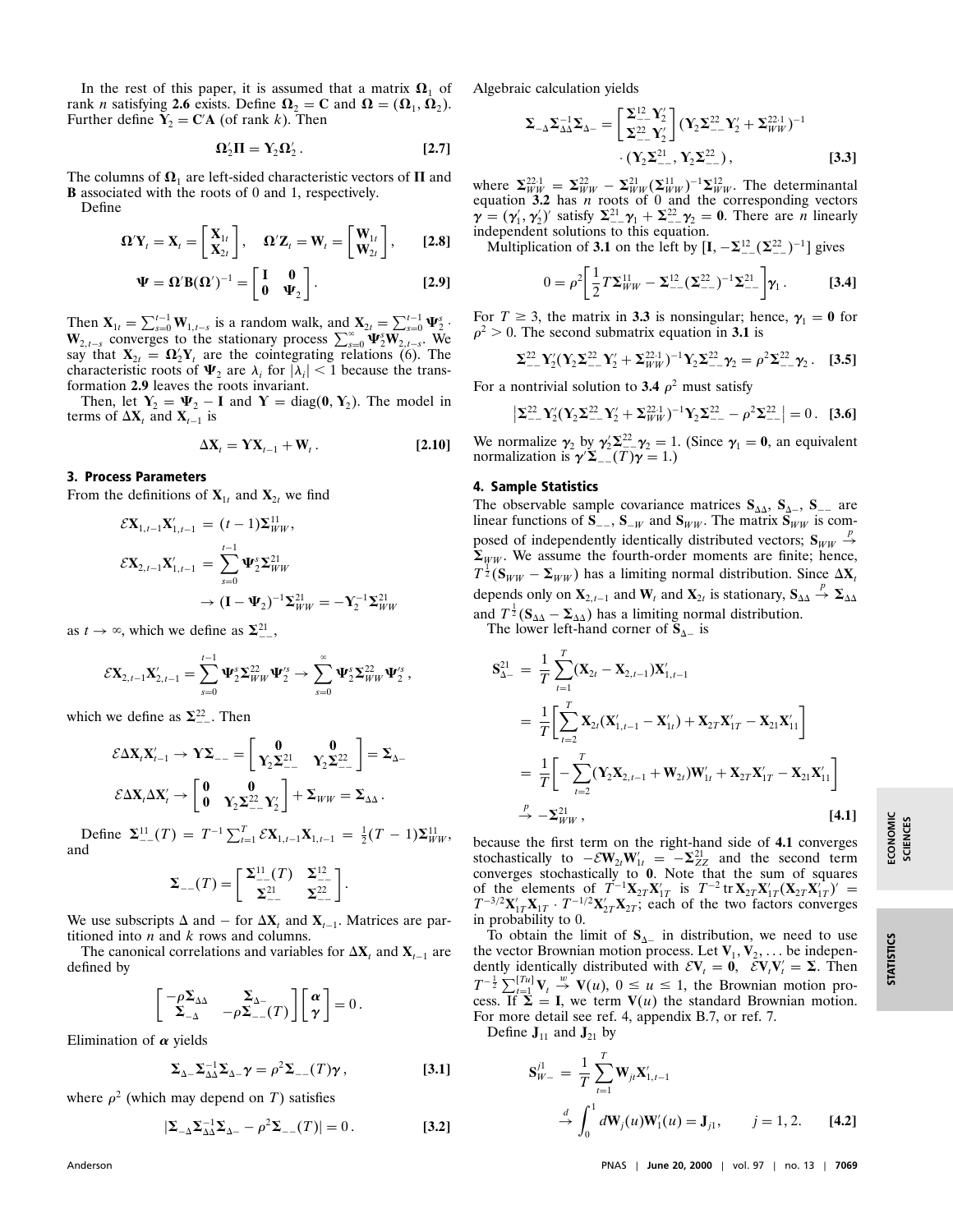Then

$$
\mathbf{S}_{\Delta-} = \begin{bmatrix} \mathbf{0} & \mathbf{0} \\ \mathbf{Y}_2 \mathbf{S}_{--}^{21} & \mathbf{Y}_2 \mathbf{S}_{--}^{22} \end{bmatrix} + \begin{bmatrix} \mathbf{S}_{W-}^{11} & \mathbf{S}_{W-}^{12} \\ \mathbf{S}_{W-}^{21} & \mathbf{S}_{W-}^{22} \end{bmatrix}
$$

$$
\xrightarrow{d} \begin{bmatrix} \mathbf{J}_{11} & \mathbf{0} \\ -\boldsymbol{\Sigma}_{WW}^{21} & \mathbf{Y}_2 \boldsymbol{\Sigma}_{--}^{22} \end{bmatrix}.
$$

Let  $Q = S_{\Delta} S_{\Delta}^{-1} S_{\Delta}$ . Then

$$
Q\stackrel{d}{\rightarrow}\begin{bmatrix}J_{11}'&-\Sigma_{\mu\nu}^{12} \\ 0 & \Sigma_{--}^{22}Y_2'\end{bmatrix}\Sigma_{\Delta\Delta}^{-1}\begin{bmatrix}J_{11}&0 \\ -\Sigma_{\mu\nu\mu}^{21}& \Upsilon_2\Sigma_{--}^{22}\end{bmatrix}.
$$

From  $S_{\Delta-}^{21} = Y_2 S_{--}^{21} + S_{W-}^{21}$ , we have

$$
\mathbf{S}_{--}^{21} = \mathbf{Y}_2^{-1} (\mathbf{S}_{\Delta -}^{21} - \mathbf{S}_{W-}^{21}) \stackrel{d}{\rightarrow} -\mathbf{Y}_2^{-1} (\mathbf{\Sigma}_{WW}^{21} + \mathbf{J}_{21}).
$$

Then

$$
\left[\begin{array}{cc} \frac{1}{T}{\bf S}_{--}^{11} & {\bf S}_{--}^{12} \\ {\bf S}_{--}^{21} & {\bf S}_{--}^{22} \end{array}\right]\overset{d}{\rightarrow} \left[\begin{array}{cc} {\bf I}_{11} & -({\bf \Sigma}_{\it WW}^{12}+{\bf J}_{21}'){\bf Y}_2'^{-1} \\ -{\bf Y}_2^{-1}({\bf \Sigma}_{\it WW}^{21}+{\bf J}_{21}) & {\bf \Sigma}_{--}^{22} \end{array}\right],
$$

where  $I_{11}$  is defined as follows:

$$
\frac{1}{T} \mathbf{S}_{--}^{11} = \frac{1}{T^2} \sum_{t=1}^{T} \mathbf{X}_{1,t-1} \mathbf{X}_{1,t-1}'
$$
\n
$$
\xrightarrow{d} \int_{0}^{1} \mathbf{W}_1(u) \mathbf{W}_1'(u) du = \mathbf{I}_{11}.
$$
\n[4.3]

#### 5. Asymptotic Distribution of the Smaller Roots

We are interested in the asymptotic distribution of the eigenvalues and eigenvectors satisfying  $Qg = r^2S_{-}g$ . First consider the roots of  $|Q - r^2S_{-} | = 0$ . Multiplication of this determinant on the left and right by the determinant of diag( $T^{-\frac{1}{2}}$ **I**, **I**) yields

$$
\left| \begin{bmatrix} \frac{1}{T} \mathbf{Q}_{11} & \frac{1}{\sqrt{T}} \mathbf{Q}_{21} \\ \frac{1}{\sqrt{T}} \mathbf{Q}_{21} & \mathbf{Q}_{22} \end{bmatrix} - r^2 \begin{bmatrix} \frac{1}{T} \mathbf{S}^{11} & \frac{1}{\sqrt{T}} \mathbf{S}^{12} \\ \frac{1}{\sqrt{T}} \mathbf{S}^{21} & \mathbf{S}^{22} - \end{bmatrix} \right| = 0. \quad \textbf{[5.1]}
$$

Since  $T^{-1}\mathbf{Q}_{11} \stackrel{p}{\to} \mathbf{0}$ ,  $T^{-\frac{1}{2}}\mathbf{Q}_{21} \stackrel{p}{\to} \mathbf{0}$ ,  $\mathbf{Q}_{22} \stackrel{p}{\to} (\mathbf{\Sigma}_{-\Delta} \mathbf{\Sigma}_{\Delta\Delta}^{-1} \mathbf{\Sigma}_{\Delta-})_{22}$ ,<br>  $T^{-1}\mathbf{S}_{-1}^{11} \stackrel{d}{\to} \mathbf{I}_{11}$ ,  $T^{-\frac{1}{2}}\mathbf{S}_{-}^{12} \stackrel{p}{\to} \mathbf{0}$ , and  $\mathbf{$ roots of  $5.1$  converge in probability to 0 and the  $k$  larger roots converge to the roots of 3.5.

To study the behavior of the smaller roots let  $Tr^2 = d$  to obtain the equation  $|{\bf Q} - dT^{-1} {\bf S}_{- \alpha}| = 0$ . The *n* smaller roots of this equation converge in distribution to the roots of the limit in distribution of

$$
0 = \left| \begin{bmatrix} \mathbf{Q}_{11} & \mathbf{Q}_{12} \\ \mathbf{Q}_{21} & \mathbf{Q}_{22} \end{bmatrix} - d \begin{bmatrix} \mathbf{I}_{11} & \mathbf{0} \\ \mathbf{0} & \mathbf{0} \end{bmatrix} \right|
$$
  
=  $|\mathbf{Q}_{22}| \cdot |\mathbf{Q}_{112} - d\mathbf{I}_{11}|,$  [5.2]

where  $Q_{11.2} = Q_{11} - Q_{12}Q_{22}^{-1}Q_{21}$ . Some algebra shows that 5.2 is asymptotically

$$
|\mathbf{J}_{11}'(\Sigma_{WW}^{11})^{-1}\mathbf{J}_{11} - d\mathbf{I}_{11}| = 0.
$$
 [5.3]

We can write  $\mathbf{W}_1(u) = (\Sigma_{WW}^{11})^{\frac{1}{2}} \mathbf{B}_1(u)$ , where  $\mathbf{B}_1(u)$  is standard<br>Brownian motion with  $\mathcal{E} \mathbf{B}_1(u) \mathbf{B}_1'(u) = uI$ . Then the zeros of 5.3 are the zeros of

$$
\left|\int_0^1 \mathbf{B}_1(u) \, d\mathbf{B}_1'(u) \int_0^1 d\mathbf{B}_1(v) \mathbf{B}_1'(v) - d \int_0^1 \mathbf{B}_1(u) \mathbf{B}_1'(u) \, du \right|.
$$

The distribution does not depend on any parameters nor does it require normality of  $Z_t$ .

The likelihood ratio criterion for testing rank  $Y = k$  found by Anderson  $(3)$  is

$$
-2 \log \lambda = -T \sum_{i=1}^{p-k} \log(1 - r_i^2)
$$
  
=  $T \sum_{i=1}^{p-k} r_i^2 + o_p(1) = \sum_{i=1}^{p-k} d_i + o_p(1)$   
=  $\text{tr} \int_0^1 d\mathbf{B}_1(v) \mathbf{B}'_1(v) \left[ \int_0^1 \mathbf{B}_1(u) \mathbf{B}'_1(u) du \right]^{-1}$   
 $\cdot \int_0^1 \mathbf{B}_1(v) d\mathbf{B}'_1(v) + o_p(1);$  [5.4]

see Johansen (4, 8). The roots are ordered  $r_1^2 < \cdots < r_p^2$ .<br>Let the *p* solutions to **Qg** =  $r^2$ **S**<sub>--</sub>**g** be **G** = (**g**<sub>1</sub>, ..., **g**<sub>*p*</sub>) and  $\widehat{\mathbf{R}}^2$  = diag( $r_1^2, \ldots, r_p^2$ ) with the normalization of the columns of G to be determined. Then the partitioned form of  $QG =$  $S_{-}$  $G\widehat{R}^2$  is

$$
\begin{bmatrix} Q_{11} & Q_{12} \\ Q_{21} & Q_{22} \end{bmatrix} \begin{bmatrix} G_{11} & G_{12} \\ G_{21} & G_{22} \end{bmatrix} \\ = \begin{bmatrix} S_{-1}^{11} & S_{-2}^{12} \\ S_{-1}^{21} & S_{-2}^{22} \end{bmatrix} \begin{bmatrix} G_{11} & G_{12} \\ G_{21} & G_{22} \end{bmatrix} \begin{bmatrix} \widehat{R}_{1}^{2} & 0 \\ 0 & \widehat{R}_{2}^{2} \end{bmatrix} . \qquad \text{[5.5]}
$$

Since  $T\hat{\mathbf{R}}_1^2 = \mathbf{D}_1$  has a limiting distribution, the weak limits of the first  $n$  columns of 5.5 give

$$
\begin{bmatrix} \mathbf{Q}_{11}\mathbf{G}_{11} + \mathbf{Q}_{12}\mathbf{G}_{21} \\ \mathbf{Q}_{21}\mathbf{G}_{11} + \mathbf{Q}_{22}\mathbf{G}_{21} \end{bmatrix} = \begin{bmatrix} \mathbf{I}_{11}\mathbf{G}_{11}\mathbf{D}_{1} \\ \mathbf{0} \end{bmatrix} + o_{p}(1).
$$
 [5.6]

The last k rows of 5.6 give  $G_{21} = -Q_{22}^{-1}Q_{21}G_{11} + o_p(1)$ . Insertion of this in the first  $n$  rows of 5.6 yields

$$
\mathbf{Q}_{11\cdot 2}\mathbf{G}_{11} = \mathbf{I}_{11}\mathbf{G}_{11}\mathbf{D}_1 + o_p(1). \tag{5.7}
$$

The columns of  $G_{11}$  are the characteristic vectors of  $Q_{11\cdot 2}$  in the metric of  $I_{11}$ ; the diagonal elements of  $D_1$  are the ordered roots of 5.2.

Now multiply 5.7 on the left by  $(\Sigma_{WW}^{11})^{\frac{1}{2}}$  and define  $(\Sigma_{WW}^{11})^{-\frac{1}{2}}\mathbf{G}_{11} = \mathbf{L}$  to obtain

$$
\int_0^1 \mathbf{B}_1(u) d\mathbf{B}'_1(u) \int_0^1 d\mathbf{B}_1(v) \mathbf{B}'_1(v) \mathbf{L}
$$
  
= 
$$
\int_0^1 \mathbf{B}_1(u) \mathbf{B}'_1(u) du \mathbf{L} \mathbf{D}_1.
$$
 [5.8]

At this point we normalize **L** by  $L'I_{11}L = I$ . The distribution of the integrals is invariant with respect to multiplying on the left by an arbitrary orthogonal matrix and on the right by the transpose of that matrix. This fact implies that the distribution of L is invariant with respect to multiplication on the left by an arbitrary orthogonal matrix. It has the Haar uniform measure in the space of orthogonal matrices.

# 6. Asymptotic Distribution of the Larger Roots

Let  $r_i^{2*} = \sqrt{T} (r_i^2 - \rho_i^2)$ ,  $i = n+1, ..., p$ . We shall find the limit-<br>ing normal distribution of  $r_{n+1}^{2*}, ..., r_p^{2*}$  from the limiting normal<br>distribution of  $\left\{\sqrt{T}[\mathbf{Q}_{22} - (\mathbf{\Sigma}_{-\Delta} \mathbf{\Sigma}_{\Delta}^{-1} \mathbf{\Sigma}_{\Delta-})_{22}], \sqrt{T}(\mathbf{S}_{--}$ To carry out this program, we make a series of transformations to bring  $(\Sigma_{-\Delta} \Sigma_{\Delta \Delta}^{-1} \Sigma_{\Delta-})_{22}$  and  $\Sigma_{--}^{22}$  to diagonal forms.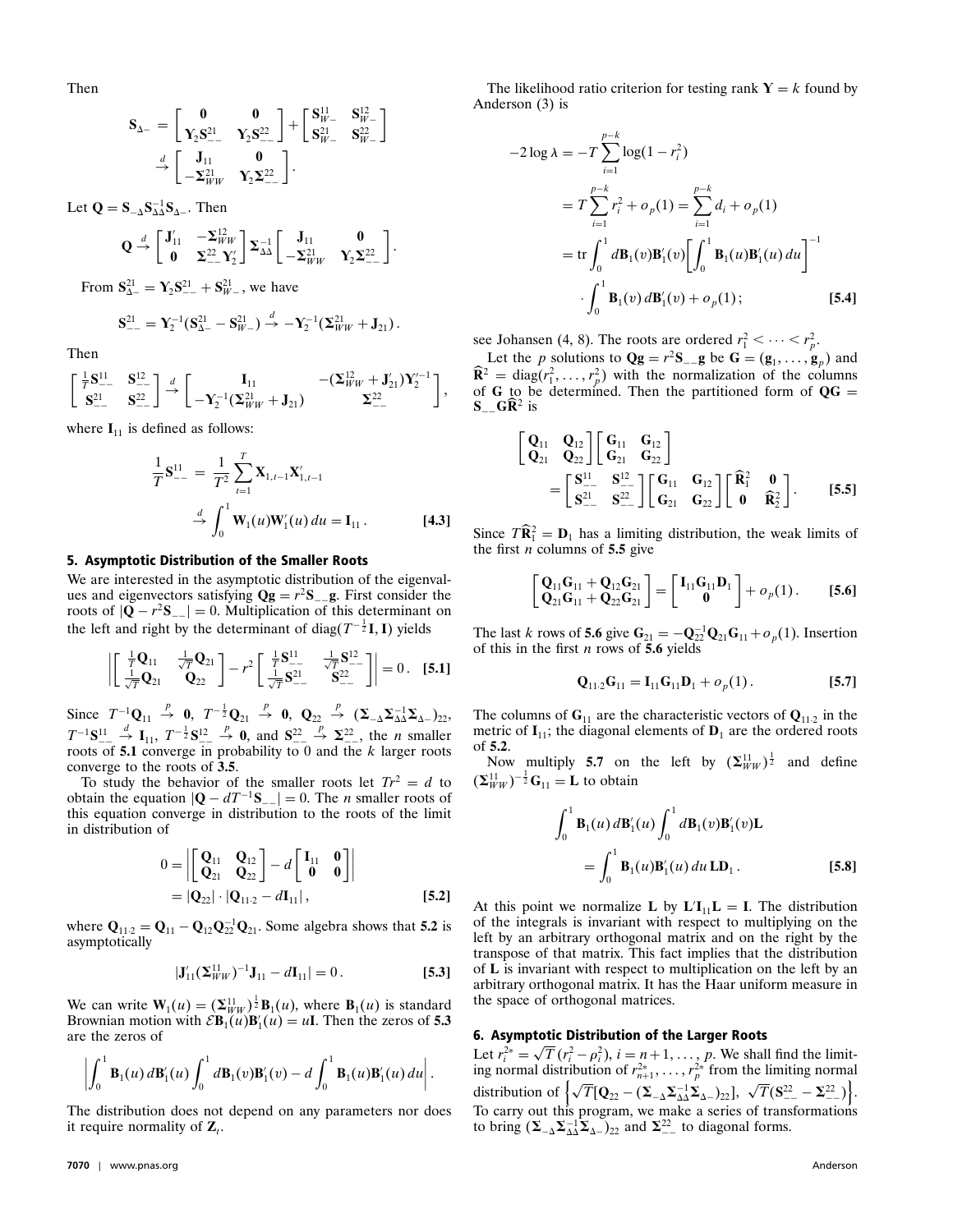The last  $k$  columns of 5.5 can be written

$$
\frac{1}{T}\mathbf{Q}_{11}\sqrt{T}\,\mathbf{G}_{12} + \frac{1}{\sqrt{T}}\mathbf{Q}_{12}\mathbf{G}_{22} \n= \left(\frac{1}{T}\mathbf{S}_{--}^{11}\sqrt{T}\,\mathbf{G}_{12} + \frac{1}{\sqrt{T}}\mathbf{S}_{--}^{12}\mathbf{G}_{22}\right)\widehat{\mathbf{R}}_{2}^{2},
$$
\n[6.1]

$$
\frac{1}{\sqrt{T}}\mathbf{Q}_{21}\sqrt{T}\,\mathbf{G}_{12} + \mathbf{Q}_{22}\mathbf{G}_{22} \n= \left(\frac{1}{\sqrt{T}}\mathbf{S}_{--}^{21}\sqrt{T}\,\mathbf{G}_{12} + \mathbf{S}_{--}^{22}\mathbf{G}_{22}\right)\hat{\mathbf{R}}_{2}^{2}.
$$
\n[6.2]

We normalize  $G_{12}$  and  $G_{22}$  by

$$
\mathbf{I} = (\mathbf{G}'_{12}, \mathbf{G}'_{22}) \begin{bmatrix} \mathbf{S}^{11}_{--} & \mathbf{S}^{12}_{--} \\ \mathbf{S}^{21}_{--} & \mathbf{S}^{22}_{--} \end{bmatrix} \begin{bmatrix} \mathbf{G}_{12} \\ \mathbf{G}_{22} \end{bmatrix}
$$
  
=  $(\sqrt{T} \mathbf{G}'_{12}, \mathbf{G}'_{22}) \begin{bmatrix} \frac{1}{T} \mathbf{S}^{11}_{--} & \frac{1}{\sqrt{T}} \mathbf{S}^{12}_{--} \\ \frac{1}{\sqrt{T}} \mathbf{S}^{21}_{--} & \mathbf{S}^{22}_{--} \end{bmatrix} \begin{bmatrix} \sqrt{T} \mathbf{G}_{12} \\ \mathbf{G}_{22} \end{bmatrix}.$  [6.3]

Since the second matrix in 6.3 is positive definite with probability 1 and converges in distribution to diag( $I_{11}$ ,  $\Sigma_{-}^{22}$ ),  $\sqrt{T} G_{12} =$  $O_p(1)$  and  $G_{22} = O_p(1)$ . The probability limit of 6.1 shows that  $\sqrt{T} G_{12} \stackrel{p}{\rightarrow} 0$  and

$$
\mathbf{Q}_{22}\mathbf{G}_{22} = \mathbf{S}_{--}^{22}\mathbf{G}_{22}\widehat{\mathbf{R}}_2^2 + o_p(1). \qquad [6.4]
$$

Then the probability limit of 6.3 and  $S_{--}^{22} \stackrel{p}{\rightarrow} \Sigma_{\overline{n}}^{22}$  shows  $G_{22}'\Sigma_{--}^{22}G_{22} = I + o_p(1)$ . This and 6.4 imply that  $G_{22} \stackrel{p}{\rightarrow} \Gamma_{22}$ .

When  $\lim_{T \to \infty} \sqrt{T} G_{12} = 0$  is put into 6.2, we obtain  $\sqrt{T} Q_{22} G_{22} = \sqrt{T} S_{22}^{22} \widehat{R}_2^2 + o_p(1)$ . This justifies expanding **6.4** to terms  $O_p(1/\sqrt{T})$ .

Now we want to expand  $\sqrt{T}[\mathbf{Q}_{22} - (\mathbf{\Sigma}_{-\Delta}\mathbf{\Sigma}_{\Delta\Delta}^{-1}\mathbf{\Sigma}_{\Delta-})_{22}]$ . Define  $S_{\Delta-}^* = \sqrt{T} (S_{\Delta-} - \Sigma_{\Delta-}), \quad S_{-2}^{*22} = \sqrt{T} (S_{-}^2 - \Sigma_{-}^2), \quad S_{-W}^{*2,21} = T^{-\frac{1}{2}} \sum_{l=1}^T \mathbf{X}_{2,l-1} \mathbf{W}_{2\cdot1,l}^{\prime}, \quad \text{and} \quad S_{WW}^{*2,1,21} = T^{-\frac{1}{2}} \sum_{l=1}^T (\mathbf{W}_{2\cdot1,l} \mathbf{W}_{2\cdot1,l}^{\prime}) - \mathbf{X}_{WW}^{2\cdot1}$ 

$$
\begin{aligned}\n\mathbf{Y}_2(\mathbf{B}_{-\Delta}\mathbf{S}_{\Delta-}^*\ )_{22}\mathbf{Y}_2' &= \mathbf{Y}_2\mathbf{\Sigma}_{-\Delta}^{22}\mathbf{Y}_2'\mathbf{\Lambda}^{-1}(\mathbf{Y}_2\mathbf{S}_{-\Delta}^{*22}\mathbf{Y}_2'+\mathbf{S}_{W-}^{*2.1,2}\mathbf{Y}_2'),\\ \n\mathbf{Y}_2(\mathbf{B}_{-\Delta}\mathbf{S}_{\Delta\Delta}^*\mathbf{B}_{-\Delta}')_{22}\mathbf{Y}_2' &= \mathbf{Y}_2\mathbf{\Sigma}_{-\Delta}^{22}\mathbf{Y}_2'\mathbf{\Lambda}^{-1} \\ &\qquad\qquad \cdot (\mathbf{Y}_2\mathbf{S}_{-}^{*22}\mathbf{Y}_2'+\mathbf{Y}_2\mathbf{S}_{-W}^{*2.1,2}+\mathbf{S}_{W-}^{*2.1,2}\mathbf{Y}_2'+\mathbf{S}_{WW}^{*2.1,2.1})\\ \n\cdot \mathbf{\Lambda}^{-1}\mathbf{Y}_2\mathbf{\Sigma}_{-\Delta}^{22}\mathbf{Y}_2',\n\end{aligned}
$$

where  $\mathbf{\Lambda} = (\mathbf{Y}_2 \mathbf{\Sigma}_{--}^{22} \mathbf{Y}_2' + \mathbf{\Sigma}_{WW}^{221})$  and  $\mathbf{B}_{-\Delta} = \mathbf{\Sigma}_{-\Delta} \mathbf{\Sigma}_{\Delta \Delta}^{-1}$ . Then

$$
\sqrt{T} \mathbf{Y}_{2} [\mathbf{Q}_{22} - (\mathbf{\Sigma}_{-\Delta} \mathbf{\Sigma}_{\Delta\Delta}^{-1} \mathbf{\Sigma}_{\Delta-})_{22}] \mathbf{Y}_{2}^{\prime} + o_{p}(1)
$$
\n
$$
= \mathbf{Y}_{2} (\mathbf{S}_{-\Delta}^* \mathbf{B}_{-\Delta}^{\prime} - \mathbf{B}_{-\Delta} \mathbf{S}_{\Delta\Delta}^* \mathbf{B}_{-\Delta}^{\prime} + \mathbf{B}_{-\Delta} \mathbf{S}_{\Delta-}^* )_{22} \mathbf{Y}_{2}^{\prime}
$$
\n
$$
= -\mathbf{Y}_{2} \mathbf{\Sigma}_{-\Delta}^{22} \mathbf{Y}_{2}^{\prime} \mathbf{\Lambda}^{-1} \mathbf{S}_{WW}^{*2} \mathbf{Y}_{\Delta}^{-1} \mathbf{Y}_{2} \mathbf{\Sigma}_{-\Delta}^{22} \mathbf{Y}_{2}^{\prime}
$$
\n
$$
+ \mathbf{Y}_{2} \mathbf{\Sigma}_{-\Delta}^{22} \mathbf{Y}_{2}^{\prime} \mathbf{\Lambda}^{-1} \mathbf{S}_{W}^{*2} \mathbf{Y}_{2}^{\prime} \mathbf{\Lambda}^{-1} \mathbf{\Sigma}_{2WW}^{221}
$$
\n
$$
+ \mathbf{\Sigma}_{WW}^{221} \mathbf{\Lambda}^{-1} \mathbf{Y}_{2} \mathbf{S}_{-W}^{*221} \mathbf{\Lambda}^{-1} \mathbf{Y}_{2} \mathbf{\Sigma}_{-\Delta}^{221} \mathbf{Y}_{2}^{\prime}
$$
\n
$$
+ \mathbf{Y}_{2} \mathbf{\Sigma}_{-\Delta}^{22} \mathbf{Y}_{2}^{\prime} \mathbf{\Lambda}^{-1} \mathbf{Y}_{2} \mathbf{S}_{-\Delta}^{*22} \mathbf{Y}_{2}^{\prime}
$$
\n
$$
+ \mathbf{Y}_{2} \mathbf{S}_{-2}^{*22} \mathbf{Y}_{2}^{\prime} \mathbf{\Lambda}^{-1} \mathbf{Y}_{2} \mathbf{\Sigma}_{-\Delta}^{222} \mathbf{Y}_{2}^{\prime}
$$
\n
$$
- \mathbf{Y}_{2} \mathbf{\Sigma}_{-\Delta}^{22} \mathbf{Y}_{2}^{\prime} \mathbf{\Lambda}^{-1} \mathbf{Y}_{2} \mathbf{S}_{-\Delta}^{*22} \mathbf{Y}_{2}^{\
$$

Let  $\Xi$  be a  $k \times k$  matrix such that  $\Xi'(\Upsilon_2 \Sigma_{-\infty}^{22} \Upsilon_2') \Xi = \Theta$ ,  $\mathbf{\Xi}'\mathbf{\Sigma}_{WW}^{22.1}\mathbf{\Xi} = \mathbf{I}$ , where  $\mathbf{\Theta} = \text{diag}(\theta_{n+1},...,\theta_p) = \mathbf{R}_2^2(\mathbf{\bar{I}} - \mathbf{R}_2^2)^{-1}$ ,  $\mathbf{R}_2^2 = \text{diag}(\rho_{n+1}^2, \dots, \rho_p^2)$  and  $\rho_i^2$  is a root of 3.6. Let  $\mathbf{U}_{2t} = \Xi' \mathbf{X}_{2t}$ ,  $\mathbf{V}_{2t} = \mathbf{\Xi}' \mathbf{W}_{2t}$ ,  $\mathbf{V}_{1t} = \mathbf{W}_{1t}$ . Then  $\mathbf{U}_{2t}$  satisfies

$$
\mathbf{U}_{2t} = \mathbf{\Delta}_2 \mathbf{U}_{2,t-1} + \mathbf{V}_{2t}, \quad \Delta \mathbf{U}_{2t} = \mathbf{M}_2 \mathbf{U}_{2,t-1} + \mathbf{V}_{2t}, \quad [6.6]
$$

where  $\Delta_2 = \mathbf{E}' \mathbf{\Psi}_2(\mathbf{E}')^{-1}$ , and  $\mathbf{M}_2 = \Delta_2 - \mathbf{I} = \mathbf{E}' \mathbf{Y}_2(\mathbf{E}')^{-1}$ . Note that  $\Xi' \Lambda \Xi = \Theta + 1$ . From 3.3 we obtain  $\Xi' Y_2 (\Sigma_{\Delta} \Sigma_{\Delta}^{-1} \Sigma_{\Delta}^{-1})_{22}$ .  $\mathbf{Y}_2' \mathbf{\Xi} = \mathbf{\Theta}(\mathbf{\Theta} + \mathbf{I})^{-1} \mathbf{\Theta}$ . Multiplication of 6.5 on the left by  $\mathbf{\Xi}'$  and the right by  $\Xi$  gives

$$
\sqrt{T} \Big[ \mathbf{M}_{2} (\mathbf{S}_{\bar{U},\Delta U} \mathbf{S}_{\Delta U,\bar{U}}^{-1} \mathbf{S}_{\Delta U,\bar{U}})_{22} \mathbf{M}_{2}' - \mathbf{\Theta} (\mathbf{\Theta} + \mathbf{I})^{-1} \mathbf{\Theta} \Big] \n= -\mathbf{\Theta} (\mathbf{I} + \mathbf{\Theta})^{-1} \mathbf{S}_{VV}^{*2 \cdot 1,2 \cdot 1} (\mathbf{\Theta} + \mathbf{I})^{-1} \mathbf{\Theta} \n+ \mathbf{\Theta} (\mathbf{I} + \mathbf{\Theta})^{-1} \mathbf{S}_{V\bar{U}}^{*2 \cdot 1,2} \mathbf{M}_{2}' (\mathbf{\Theta} + \mathbf{I})^{-1} \n+ (\mathbf{I} + \mathbf{\Theta})^{-1} \mathbf{M}_{2} \mathbf{S}_{\bar{U}V}^{*2 \cdot 2 \cdot 1} (\mathbf{\Theta} + \mathbf{I})^{-1} \mathbf{\Theta} \n+ \mathbf{\Theta} (\mathbf{I} + \mathbf{\Theta})^{-1} \mathbf{M}_{2} \mathbf{S}_{\bar{U}U}^{*2} \mathbf{M}_{2}' + \mathbf{M}_{2} \mathbf{S}_{\bar{U}U}^{*2} \mathbf{M}_{2}' \mathbf{\Theta} (\mathbf{I} + \mathbf{\Theta})^{-1} \n- \mathbf{\Theta} (\mathbf{I} + \mathbf{\Theta})^{-1} \mathbf{M}_{2} \mathbf{S}_{\bar{U}U}^{*2} \mathbf{M}_{2}' (\mathbf{I} + \mathbf{\Theta})^{-1} \mathbf{\Theta} + o_{p} (1). \quad [6.7]
$$

Let  $M_2 U_{2,t-1} = \Xi' Y_2 X_{2,t-1} = L_{2,t-1}$ . Then 6.7 transforms to

$$
\sqrt{T}\Big[(\mathbf{S}_{L,\Delta U}\mathbf{S}_{\Delta U,\Delta U}^{-1}\mathbf{S}_{\Delta U,\bar{L}})_{22} - \mathbf{\Theta}^2(\mathbf{I} + \mathbf{\Theta})^{-1}\Big]
$$
\n
$$
= -\mathbf{R}_2^2 \mathbf{S}_{VV}^{*2 \cdot 1,2 \cdot 1} \mathbf{R}_2^2 + \mathbf{R}_2^2 \mathbf{S}_{VL}^{*2 \cdot 1,2}(\mathbf{I} - \mathbf{R}_2^2)
$$
\n
$$
+ (\mathbf{I} - \mathbf{R}_2^2)\mathbf{S}_{LV}^{*2,2 \cdot 1} \mathbf{R}_2^2 + \mathbf{R}_2^2 \mathbf{S}_{LL}^{*22}
$$
\n
$$
+ \mathbf{S}_{LL}^{*22} \mathbf{R}_2^2 - \mathbf{R}_2^2 \mathbf{S}_{LL}^{*22} \mathbf{R}_2^2 + o_p(1).
$$

Let  $H_{22} = (M'_2)^{-1} \Xi^{-1} G_{22} = \Xi^{-1} (Y'_2)^{-1} G_{22}$ . Then  $Q_{22} G_{22} =$  $S_{-}^{22}$   $G_{22}$  $\widehat{R}_2^2$  transforms to

$$
\left( \mathbf{S}_{\bar{L},\Delta U} \mathbf{S}_{\Delta U,\Delta U}^{-1} \mathbf{S}_{\Delta U,\bar{L}} \right)_{22} \mathbf{H}_{22} = \mathbf{S}_{\bar{L}\bar{L}}^{22} \mathbf{H}_{22} \widehat{\mathbf{R}}_{2}^{2},
$$
 [6.8]

and  $G'_{22}S_{--}^{22}G_{22} = I$  transforms to

$$
H'_{22}S^{22}_{\bar{L}\bar{L}}H_{22}=I.
$$
 [6.9]

Then 6.8 converges in probability to  $\mathbf{\Theta}^2(\mathbf{I}+\mathbf{\Theta})^{-1}\mathbf{H}_{22} = \mathbf{\Theta}\mathbf{H}_{22}\mathbf{R}_2^2$ , which implies plim  $H_{22}$  is diagonal (since the diagonal elements of  $\Theta$  are distinct). Then the probability limit of 6.9 and  $h_{ii} > 0$ implies  $\mathbf{H}_{22} \stackrel{p}{\rightarrow} \mathbf{\Theta}^{-\frac{1}{2}}$ .

Define  $\mathbf{H}_{22}^* = \sqrt{T}(\mathbf{H}_{22} - \mathbf{\Theta}^{-\frac{1}{2}})$  and  $\hat{\mathbf{R}}_2^{2*} = \sqrt{T}(\hat{\mathbf{R}}_2^2 - \mathbf{R}_2^2)$ . Then 6.8 is

$$
\Theta^{-1}\left[-\mathbf{R}_{2}^{2}\mathbf{S}_{VV}^{*2.1,2.1}\mathbf{R}_{2}^{2} + \mathbf{R}_{2}^{2}\mathbf{S}_{VL}^{*2.1,2}(\mathbf{I} - \mathbf{R}_{2}^{2}) + (\mathbf{I} - \mathbf{R}_{2}^{2})\mathbf{S}_{LV}^{*2,2.1}\mathbf{R}_{2}^{2}\n+ \mathbf{R}_{2}^{2}\mathbf{S}_{LL}^{*22}(\mathbf{I} - \mathbf{R}_{2}^{2})\right]\Theta^{-\frac{1}{2}}\n= \Theta^{-\frac{1}{2}}\mathbf{\widehat{R}}_{2}^{2*} + \mathbf{H}_{22}^{*}\mathbf{R}_{2}^{2} - \mathbf{R}_{2}^{2}\mathbf{H}_{22}^{*} + o_{p}(1),
$$
\n[6.10]

and 6.9 is

$$
\mathbf{H}_{22}^{*} \mathbf{\Theta}^{\frac{1}{2}} + \mathbf{\Theta}^{\frac{1}{2}} \mathbf{H}_{22}^{*} = -\mathbf{\Theta}^{-\frac{1}{2}} \mathbf{S}_{\tilde{L}\tilde{L}}^{*22} \mathbf{\Theta}^{-\frac{1}{2}} + o_p(1).
$$
 [6.11]

Define the left-hand side of 6.10 as  $\Theta^{-1}P\Theta^{-\frac{1}{2}}$ . To find the limiting distribution of  $\hat{\mathbf{R}}_2^2$  and  $\mathbf{H}_{22}^*$ , we use the limiting distribution of P. To describe the limiting distributions of matrices, we use the vec notation:  $vec(\mathbf{a}_1, ..., \mathbf{a}_m) = (\mathbf{a}'_1, ..., \mathbf{a}'_m)'$  and the relation vec ABC =  $(C' \otimes A)$  vec B, where  $\otimes$  denotes the Kronecker product. **K** is the permutation matrix such that **K** vec  $A = vec A'$ .

**STATISTICS**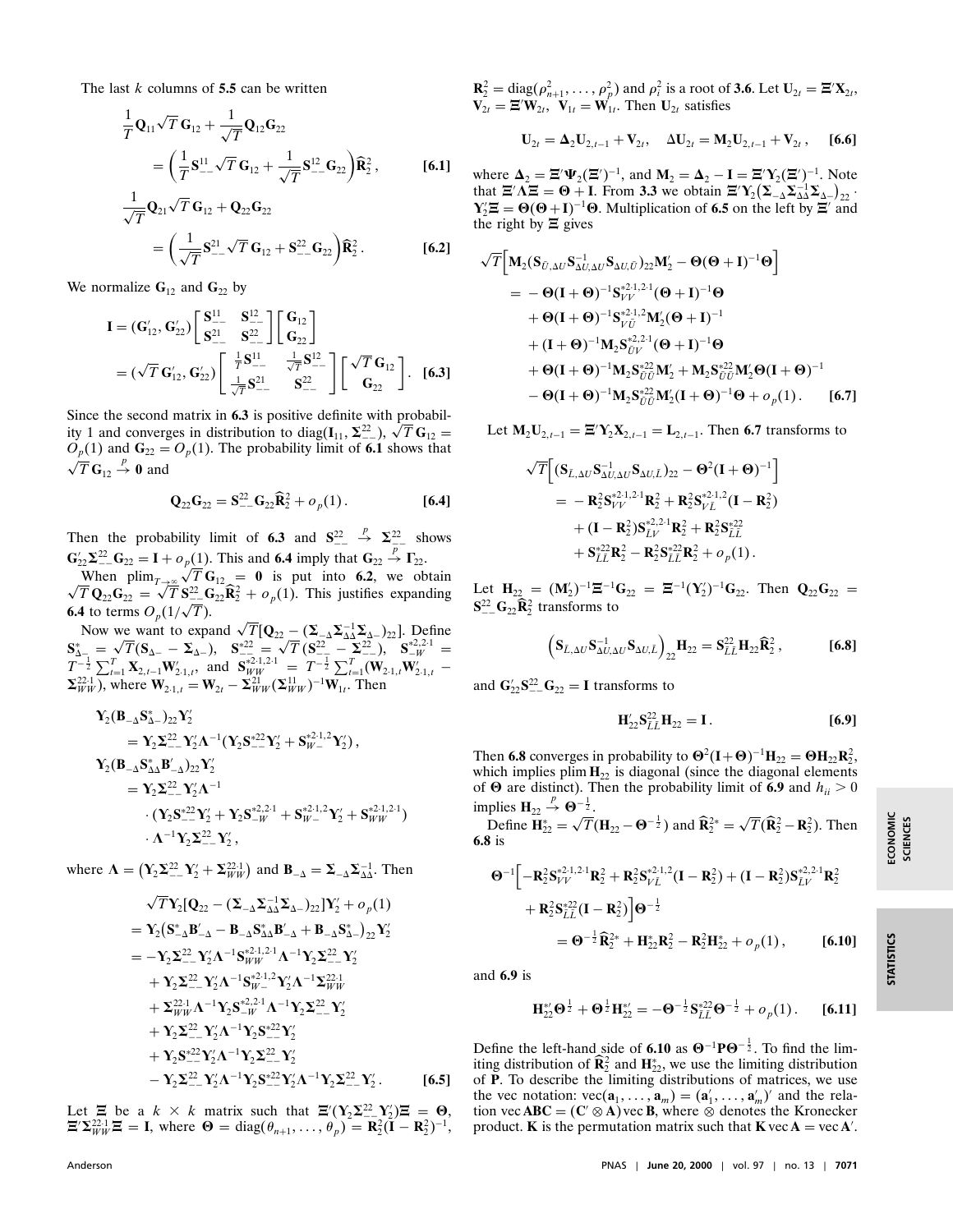THEOREM 2. If the  $V_t$  values are independently normally distributed, the limiting distribution of  $S_{VV}^{*2 \cdot 1,2 \cdot 1} = \sqrt{T}(S_{VV}^{2 \cdot 1,2 \cdot 1} - I)$ ,  $S_{V\bar{U}}^{*2\cdot1,2} = \sqrt{T} S_{V\bar{U}}^{2\cdot1,2}$ , and  $S_{\bar{U}\bar{U}}^{*22} = \sqrt{T} (S_{\bar{U}\bar{U}}^{22} - \Sigma_{\bar{U}\bar{U}}^{22})$  is normal with means **0**, **0**, and **0** and covariances

$$
\mathcal{E} \text{vec } S_{\bar{U}\bar{U}}^{*22} (\text{vec } S_{\bar{U}\bar{U}}^{*22})'
$$
\n
$$
\rightarrow [I - (\Delta_2 \otimes \Delta_2)]^{-1} (I + K)
$$
\n
$$
\cdot [(\Sigma_{\bar{U}\bar{U}}^{22} \otimes \Sigma_{\bar{V}V}^{22}) + (\Sigma_{\bar{V}V}^{22} \otimes \Sigma_{\bar{U}\bar{U}}^{22}) - (\Sigma_{\bar{V}V}^{22} \otimes \Sigma_{\bar{V}V}^{22})]
$$
\n
$$
\cdot [I - (\Delta_2' \otimes \Delta_2')]^{-1}, \qquad [6.12]
$$
\n
$$
\mathcal{E} \text{vec } S_{\bar{V}\bar{U}}^{*2-1,2} (\text{vec } S_{\bar{V}\bar{U}}^{*2-1,2})' = \Sigma_{\bar{U}\bar{U}}^{22} \otimes I,
$$
\n
$$
\mathcal{E} \text{vec } S_{\bar{V}V}^{*2-1,2-1} (\text{vec } S_{\bar{V}V}^{*2-1,2})' = (I + K)(I \otimes I),
$$
\n
$$
\mathcal{E} \text{vec } S_{\bar{U}\bar{U}}^{*2} (\text{vec } S_{\bar{V}\bar{U}}^{*2-1,2})'
$$
\n
$$
\rightarrow [I - (\Delta_2 \otimes \Delta_2)]^{-1} (I + K)(\Delta_2 \Sigma_{\bar{U}\bar{U}}^{22} \otimes I),
$$
\n
$$
\mathcal{E} \text{vec } S_{\bar{U}\bar{U}}^{*22} (\text{vec } S_{\bar{V}V}^{*2-1,2})' \rightarrow [I - (\Delta_2 \otimes \Delta_2)]^{-1} (I + K)(I \otimes I),
$$
\n
$$
\mathcal{E} \text{vec } S_{\bar{V}\bar{U}}^{*2-1,2} (\text{vec } S_{\bar{V}V}^{*2-1,2-1})' = 0,
$$
\n
$$
\mathcal{E} \text{vec } S_{\bar{V}\bar{U}}^{*2-1,2} (\text{vec } S_{\bar{U}V}^{*2,2-1})' = K(I \otimes \Sigma_{\bar{U}\bar{U}}^{22}).
$$

Proof: These asymptotic covariances are adaptations of theorem 1 from ref. 9 with  $\mathcal{E} \mathbf{V}_{2,1,t} \mathbf{V}_{2t} = \mathcal{E} [\mathbf{V}_{2t} - \mathbf{\Sigma}_{VV}^{21} (\mathbf{\Sigma}_{VV}^{11})^{-1} \mathbf{V}_{1t}] \mathbf{V}_{2t}$ rem 1 from ref. 9 with  $\mathcal{E}V_{21,t}V_{2t} = \mathcal{E}[V_{2t} - 2\tilde{\nu}_V(2\tilde{\nu}_V) \cdot V_{1t}]V_{2t} =$ <br> $\Sigma_{V}^{22.1} =$  I. The details of the proof are left to the reader. Since  $\mathbf{L}_{2,t-1} = \mathbf{M}_2 \mathbf{U}_{2,t-1}, \ \mathbf{S}_{VL}^{\ast 2 \cdot 1,2} = \mathbf{S}_{VL}^{\ast 2 \cdot 1,2} \mathbf{M}'_2, \ \mathbf{S}_{LV}^{\ast 2,2 \cdot 1} = \mathbf{M}_2 \mathbf{S}_{UV}^{\ast 2,2 \cdot 1},$ and  $S_{\bar{L}\bar{L}}^{*22} = M_2 S_{\bar{U}\bar{U}}^{*22} M_2'$ , the vec of the left-hand side of 6.10 multiplied on the left by  $\Theta$  and the right by  $\Theta^{\frac{1}{2}}$  is

vec **P** = -(
$$
\mathbf{R}_2^2 \otimes \mathbf{R}_2^2
$$
) vec  $\mathbf{S}_{VV}^{*2 \cdot 1,2 \cdot 1}$  + [(**I** –  $\mathbf{R}_2^2$ )  $\otimes \mathbf{R}_2^2$ ] vec  $\mathbf{S}_{VL}^{*2 \cdot 1,2}$   
+ [ $\mathbf{R}_2^2 \otimes (\mathbf{I} - \mathbf{R}_2^2)$ ] vec  $\mathbf{S}_{LV}^{*2,2 \cdot 1}$  + [(**I** –  $\mathbf{R}_2^2$ )  $\otimes \mathbf{R}_2^2$ ] vec  $\mathbf{S}_{LL}^{*22}$ .

Algebraic calculation shows that the covariance matrix of the limiting distribution of vec P is

$$
(\mathbf{I} + \mathbf{K})(\mathbf{R}_{2}^{4} \otimes \mathbf{R}_{2}^{4}) + [(\mathbf{I} - \mathbf{R}_{2}^{2}) \otimes \mathbf{R}_{2}^{2}](\mathbf{I} + \mathbf{K})[\mathbf{I} - (\mathbf{\Delta}_{2} \otimes \mathbf{\Delta}_{2})]^{-1}
$$
  
\n
$$
\cdot [(\mathbf{\Theta} \otimes \mathbf{\Theta}) - (\mathbf{\Delta}_{2} \otimes \mathbf{\Delta}_{2})(\mathbf{\Theta} \otimes \mathbf{\Theta})(\mathbf{\Delta}_{2}^{\prime} \otimes \mathbf{\Delta}_{2}^{\prime})]
$$
  
\n
$$
\cdot [\mathbf{I} - (\mathbf{\Delta}_{2}^{\prime} \otimes \mathbf{\Delta}_{2}^{\prime})]^{-1}[(\mathbf{I} - \mathbf{R}_{2}^{2}) \otimes \mathbf{R}_{2}^{2}]
$$
  
\n
$$
= (\mathbf{I} + \mathbf{K})(\mathbf{R}_{2}^{4} \otimes \mathbf{R}_{2}^{4}) + [(\mathbf{I} - \mathbf{R}_{2}^{2}) \otimes \mathbf{R}_{2}^{2}](\mathbf{I} + \mathbf{K})
$$
  
\n
$$
\cdot \{[\mathbf{I} - (\mathbf{\Delta}_{2} \otimes \mathbf{\Delta}_{2})]^{-1}(\mathbf{\Theta} \otimes \mathbf{\Theta})
$$
  
\n
$$
+ (\mathbf{\Theta} \otimes \mathbf{\Theta})[\mathbf{I} - (\mathbf{\Delta}_{2}^{\prime} \otimes \mathbf{\Delta}_{2}^{\prime})]^{-1} - (\mathbf{\Theta} \otimes \mathbf{\Theta}) \}
$$
  
\n
$$
\cdot [(\mathbf{I} - \mathbf{R}_{2}^{2}) \otimes \mathbf{R}_{2}^{2}].
$$
  
\n[6.13]

Each matrix in 6.13 is diagonal except K and  $[I - (\Delta_2 \otimes \Delta_2)]^{-1}$ , which we define as  $\Phi = [\mathbf{I} - (\mathbf{\Delta}_2 \otimes \mathbf{\Delta}_2)]^{-1}$ . Then the asymptotic covariance matrix of vec P is

$$
(\mathbf{I} + \mathbf{K})(\mathbf{R}_{2}^{4} \otimes \mathbf{R}_{2}^{4}) + [(\mathbf{I} - \mathbf{R}_{2}^{2}) \otimes \mathbf{R}_{2}^{2}](\mathbf{I} + \mathbf{K})
$$

$$
\cdot \left[ \Phi(\Theta \otimes \Theta) + (\Theta \otimes \Theta) \Phi' - (\Theta \otimes \Theta) \right]
$$

$$
\cdot [(\mathbf{I} - \mathbf{R}_{2}^{2}) \otimes \mathbf{R}_{2}^{2}].
$$
 [6.14]

From **6.10**, we see that  $r_i^{2*}$  is the *i*th diagonal element of  $\mathbf{\Theta}^{-\frac{1}{2}} \mathbf{P} \mathbf{\Theta}^{-\frac{1}{2}}$  and the *i*, *i*th element of vec $(\mathbf{\Theta}^{-\frac{1}{2}} \mathbf{P} \mathbf{\Theta}^{-\frac{1}{2}}) = (\mathbf{\Theta}^{-\frac{1}{2}} \otimes$  $\Theta^{-\frac{1}{2}}$ ) vec **P**. Hence the asymptotic covariance of  $r_i^{2*}$  and  $r_j^{2*}$  is  $\theta_i^{-1} \theta_j^{-1}$  times the *ii*, *jj*th element of **6.14**, that is,

$$
2\Big[(1-\rho_i^2)^2\Phi_{ii,jj}\rho_j^4+\rho_i^4\Phi_{jj,ii}(1-\rho_j^2)^2\Big].
$$
 [6.15]

We can put this into matrix form by use of  $\mathbf{\tilde{E}} = \sum_{i=1}^{k} \epsilon_i (\epsilon_i' \otimes \mathbf{E})$  $\epsilon_i$ ), where  $\epsilon_i$  is the k-vector with 1 in the *i*th position and 0s elsewhere. The matrix  $\tilde{E}$  has 1 in the *i*th row and *i*, *i*th column,  $i = 1, ..., k$ , and 0s elsewhere. Define  $\mathbf{r}^{2*} = (r_{n+1}^{2*}, ..., r_{p,n}^{2*})'$ .

THEOREM 3. If the  $V_t$  vectors are independently normally distributed and the diagonal elements of  $\Theta$  are different, the limiting distribution of  $\mathbf{r}^{2*}$  is normal with mean 0 and covariance matrix

$$
2(\mathbf{I}-\mathbf{R}_2^2)^2\tilde{\mathbf{E}}\mathbf{\Phi}\tilde{\mathbf{E}}'\mathbf{R}_2^4+2\mathbf{R}_2^4\tilde{\mathbf{E}}\mathbf{\Phi}'\tilde{\mathbf{E}}'(\mathbf{I}-\mathbf{R}_2^2)^2.
$$
 [6.16]

Hansen and Johansen (10) have independently developed the asymptotic distribution of the larger roots; their method is different and the result is expressed differently, including a more general model. The development here has benefited by comparison with their work.

In the limiting distribution of  $r^{2*}$ , the components of  $r^{2*}$ are correlated in contrast to the asymptotic distribution of the canonical correlations between a dependent vector  $Y_t$ , and an independent vector  $X_t$ . Although the distribution of the stationary part of  $Y_t$  (namely,  $X_{2t}$ ) depends directly on the lagged stationary part  $(X_{2,t-1})$ , the limiting distribution in Theorem 3 depends indirectly on the nonstationary part (through  $W_{1t}$ ).

From 6.10 and 6.11 we can derive the limiting distribution of  $\mathbf{H}_{22}^*$ . Let  $\mathbf{H}_{22}^* = \mathbf{H}_d^* + \mathbf{H}_n^*$ , where  $\mathbf{H}_d^* = \text{diag}(h_{n+1,n+1}^*, \dots, h_{pp}^*)$ . Note that vec  $\mathbf{H}_{22}^* \mathbf{R}_2^2 = (\mathbf{R}_2^2 \otimes \mathbf{I})$  vec  $\mathbf{H}_{22}^*$  and  $\mathbf{R}_2^2 \mathbf{H}_{22}^* = (\mathbf{I} \otimes \mathbf{R}_2^2) \cdot$ <br>vec  $\mathbf{H}_{22}^*$ . Then vec( $\mathbf{H}_{22}^* \mathbf{R}_2^2 - \mathbf{R}_2^2 \mathbf{H}_{22}^*$ ) = N vec  $\mathbf{H}_{22}^* = \mathbf{$ 

$$
\mathbf{N} = (\mathbf{R}_2^2 \otimes \mathbf{I}) - (\mathbf{I} \otimes \mathbf{R}_2^2)
$$
  
= diag(0,  $\rho_{n+1}^2 - \rho_{n+2}^2$ , ...,  $\rho_{n+1}^2 - \rho_p^2$ , 0, ...,  $\rho_p^2 - \rho_{p-1}^2$ , 0). [6.17]

The Moore–Penrose generalized inverse of  $N$  is  $N^{+}$ , which has 0 in the *i*, *i*th position,  $i = 1, \ldots, k$ , and  $1/(\rho_j^2 - \rho_i^2)$  as a typical diagonal element. Note  $EN = 0$  and  $NN^+ = (I \otimes I) - E'E$ . From **6.8**, we obtain vec  $\mathbf{H}_n^* = \mathbf{N}^+(\mathbf{\Theta}^{-\frac{1}{2}} \otimes \mathbf{\Theta}^{-1})$  vec **P**. Then

$$
\mathcal{E} \text{vec } \mathbf{H}_{n}^{*}(\text{vec } \mathbf{H}_{n}^{*})' = \mathbf{N}^{+}(\mathbf{I} + \mathbf{K})[(\mathbf{I} - \mathbf{R}_{2}^{2})\mathbf{R}_{2}^{2} \otimes (\mathbf{I} - \mathbf{R}_{2}^{2})^{2}] \mathbf{N}^{+} + \mathbf{N}^{+}[\mathbf{R}_{2}^{\frac{1}{2}}(\mathbf{I} - \mathbf{R}_{2}^{2})^{\frac{3}{2}} \otimes (\mathbf{I} - \mathbf{R}_{2}^{2})](\mathbf{I} + \mathbf{K}) [\Phi(\Theta \otimes \Theta) + (\Theta \otimes \Theta)\Phi' - (\Theta \otimes \Theta)] [\mathbf{R}_{2}^{\frac{1}{2}}(\mathbf{I} - \mathbf{R}_{2}^{2})^{\frac{3}{2}} \otimes (\mathbf{I} - \mathbf{R}_{2}^{2})] \mathbf{N}^{+}.
$$
 [6.18]

From **6.11**, we obtain  $\mathbf{H}_{d}^{*} = -\frac{1}{2} \mathbf{\Theta}^{-\frac{3}{2}} \text{diag}(\mathbf{S}_{\bar{L}\bar{L}_{2}}^{*22}) + o_{p}(1)$ , where diag( $S_{\bar{L}\bar{L}}^{*22}$ ) is the diagonal part of  $S_{\bar{L}\bar{L}}^{*22} = M_2'S_{\bar{U}\bar{U}}^{*22}M_2$ . The asymptotic covariance of vec  $S_{\bar{U}\bar{U}}^{*22}$  is given in 6.12.

Since  $G_{22} = Y_2' H_{22}$ , the asymptotic covariance of vec  $G_{22}$  can be found from the asymptotic covariance of  $H_{22}$ .

### 7. Higher-Order Processes

Now we consider an autoregressive process of order m

$$
\mathbf{Y}_{t} = \sum_{j=1}^{m} \mathbf{B}_{j} \mathbf{Y}_{t-j} + \mathbf{Z}_{t}.
$$

If the roots  $\lambda_1,\ldots,\lambda_{pm}$  of

$$
|\lambda^m \mathbf{I} - \lambda^{m-1} \mathbf{B}_1 - \dots - \mathbf{B}_m| = 0
$$
 [7.2]

satisfy  $|\lambda_i| < 1$ ,  $j = 1, ..., pm, 7.1$  defines a stationary process. In a cointegrated process  $\lambda_i = 1$  for one or more values of j.